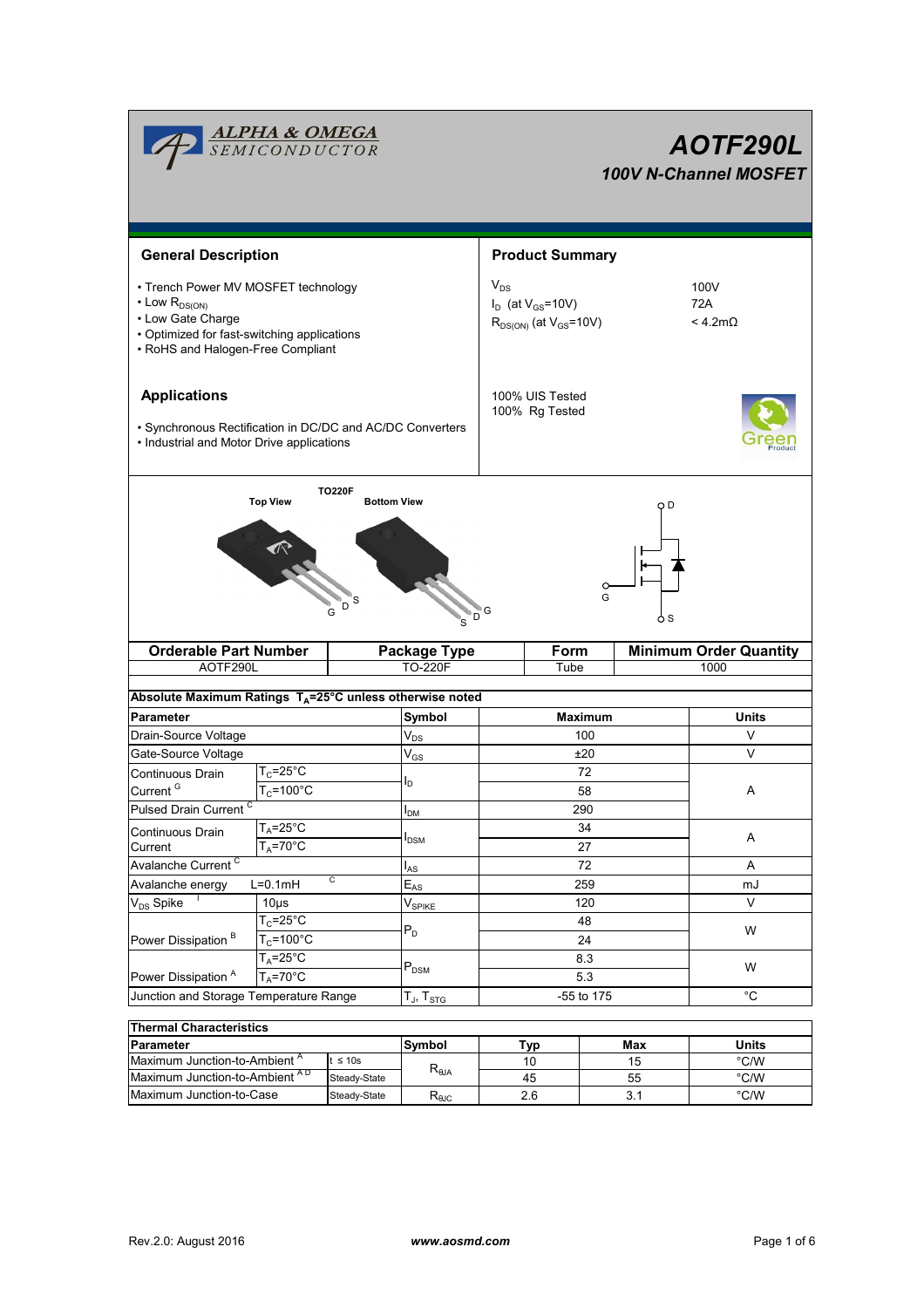

#### **Electrical Characteristics (TJ=25°C unless otherwise noted)**

| <b>Symbol</b>                | Parameter                                                                                     | <b>Conditions</b>                                        | Min                  | Typ | Max  | <b>Units</b> |           |
|------------------------------|-----------------------------------------------------------------------------------------------|----------------------------------------------------------|----------------------|-----|------|--------------|-----------|
|                              | <b>ISTATIC PARAMETERS</b>                                                                     |                                                          |                      |     |      |              |           |
| $\mathsf{BV}_{\mathsf{DSS}}$ | Drain-Source Breakdown Voltage                                                                |                                                          | 100                  |     |      | V            |           |
|                              | Zero Gate Voltage Drain Current                                                               | $V_{DS}$ =100V, $V_{GS}$ =0V<br>$T_J = 55^{\circ}C$      |                      |     |      | 1            | μA        |
| $I_{DSS}$                    |                                                                                               |                                                          |                      |     |      | 5            |           |
| $I_{GSS}$                    | $V_{DS}$ =0V, $V_{GS}$ = $\pm$ 20V<br>Gate-Body leakage current                               |                                                          |                      |     |      | ±100         | nA        |
| $V_{GS(th)}$                 | Gate Threshold Voltage                                                                        | $V_{DS} = V_{GS}$ , $I_D = 250 \mu A$                    |                      | 2.9 | 3.5  | 4.1          | V         |
| $R_{DS(ON)}$                 | Static Drain-Source On-Resistance                                                             | $V_{gs}$ =10V, $I_{p}$ =20A                              |                      |     | 3.4  | 4.2          | $m\Omega$ |
|                              |                                                                                               |                                                          | $T_i = 125^{\circ}C$ |     | 4.9  | 6.1          |           |
| $g_{FS}$                     | $V_{DS}$ =5V, $I_D$ =20A<br><b>Forward Transconductance</b>                                   |                                                          |                      |     | 50   |              | S         |
| $V_{SD}$                     | $IS=1A, VGS=0V$<br>Diode Forward Voltage                                                      |                                                          |                      |     | 0.67 | 1            | V         |
| $I_{\rm S}$                  | Maximum Body-Diode Continuous Current G                                                       |                                                          |                      |     | 72   | A            |           |
|                              | <b>DYNAMIC PARAMETERS</b>                                                                     |                                                          |                      |     |      |              |           |
| $\mathbf{C}_{\mathsf{iss}}$  | Input Capacitance                                                                             |                                                          |                      |     | 7180 |              | pF        |
| $C_{\rm oss}$                | $V_{GS}$ =0V, $V_{DS}$ =50V, f=1MHz<br><b>Output Capacitance</b>                              |                                                          |                      |     | 2780 |              | pF        |
| $C_{\rm rss}$                | Reverse Transfer Capacitance                                                                  |                                                          |                      |     | 42   |              | pF        |
| $R_{g}$                      | Gate resistance                                                                               | $f = 1$ MHz                                              |                      | 0.8 | 1.7  | 2.6          | Ω         |
|                              | <b>SWITCHING PARAMETERS</b>                                                                   |                                                          |                      |     |      |              |           |
| $Q_g(10V)$                   | <b>Total Gate Charge</b>                                                                      | $V_{GS}$ =10V, V <sub>DS</sub> =50V, I <sub>D</sub> =20A |                      |     | 90   | 126          | nC        |
| $\mathsf{Q}_{\text{gs}}$     | Gate Source Charge                                                                            |                                                          |                      |     | 33   |              | nC        |
| $\mathsf{Q}_{\text{gd}}$     | Gate Drain Charge                                                                             |                                                          |                      |     | 21   |              | nC        |
| $t_{D(0n)}$                  | Turn-On DelayTime                                                                             |                                                          |                      |     | 31   |              | ns        |
| $t_r$                        | Turn-On Rise Time<br>$V_{\text{GS}}$ =10V, $V_{\text{DS}}$ =50V, R <sub>1</sub> =2.5 $\Omega$ |                                                          |                      |     | 24   |              | ns        |
| $t_{D(\underline{off})}$     | Turn-Off DelayTime                                                                            | $R_{\text{GEN}} = 3\Omega$                               |                      |     | 45   |              | ns        |
| $\mathbf{t}_\text{f}$        | <b>Turn-Off Fall Time</b>                                                                     |                                                          |                      | 27  |      | ns           |           |
| $t_{rr}$                     | Body Diode Reverse Recovery Time                                                              | $I_F = 20A$ , di/dt=500A/ $\mu$ s                        |                      | 65  |      | ns           |           |
| $Q_{rr}$                     | $I_F$ =20A, di/dt=500A/ $\mu$ s<br>Body Diode Reverse Recovery Charge                         |                                                          |                      |     | 460  |              | пC        |

A. The value of R<sub>BJA</sub> is measured with the device mounted on 1in<sup>2</sup> FR-4 board with 2oz. Copper, in a still air environment with T<sub>A</sub> =25°C. The Power dissipation P<sub>DSM</sub> is based on R <sub>6JA</sub> t≤ 10s and the maximum allowed junction temperature of 150°C. The value in any given application<br>depends on the user's specific board design, and the maximum temperature of 175

B. The power dissipation P<sub>D</sub> is based on T<sub>J(MAX)</sub>=175°C, using junction-to-case thermal resistance, and is more useful in setting the upper<br>dissipation limit for cases where additional heatsinking is used.

C. Single pulse width limited by junction temperature  $T_{J(MAX)}$ =175°C.

D. The  $R_{AJA}$  is the sum of the thermal impedance from junction to case  $R_{AJC}$  and case to ambient.

E. The static characteristics in Figures 1 to 6 are obtained using <300µs pulses, duty cycle 0.5% max.

F. These curves are based on the junction-to-case thermal impedance which is measured with the device mounted to a large heatsink, assuming a maximum junction temperature of  $T_{J(MAX)}$ =175° C. The SOA curve provides a single pulse rating.

G. The maximum current rating is package limited.

H. These tests are performed with the device mounted on 1 in<sup>2</sup> FR-4 board with 2oz. Copper, in a still air environment with TA=25°C.

I. The spike duty cycle 5% max, limited by junction temperature  $T_{J(MAX)}$ =120°C.

THIS PRODUCT HAS BEEN DESIGNED AND QUALIFIED FOR THE CONSUMER MARKET. APPLICATIONS OR USES AS CRITICAL COMPONENTS IN LIFE SUPPORT DEVICES OR SYSTEMS ARE NOT AUTHORIZED. AOS DOES NOT ASSUME ANY LIABILITY ARISING OUT OF SUCH APPLICATIONS OR USES OF ITS PRODUCTS. AOS RESERVES THE RIGHT TO IMPROVE PRODUCT DESIGN, FUNCTIONS AND RELIABILITY WITHOUT NOTICE.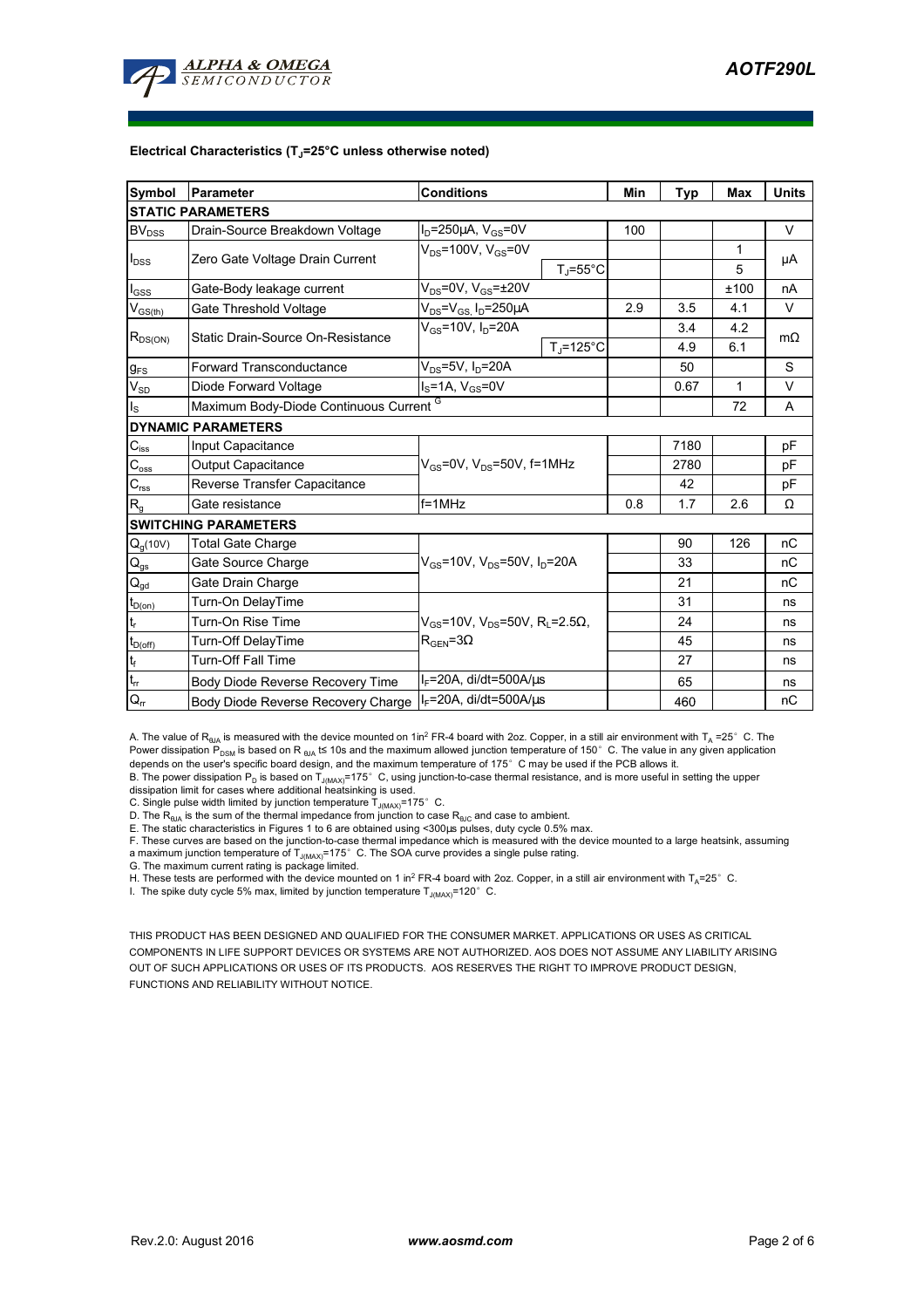

### **TYPICAL ELECTRICAL AND THERMAL CHARACTERISTICS**

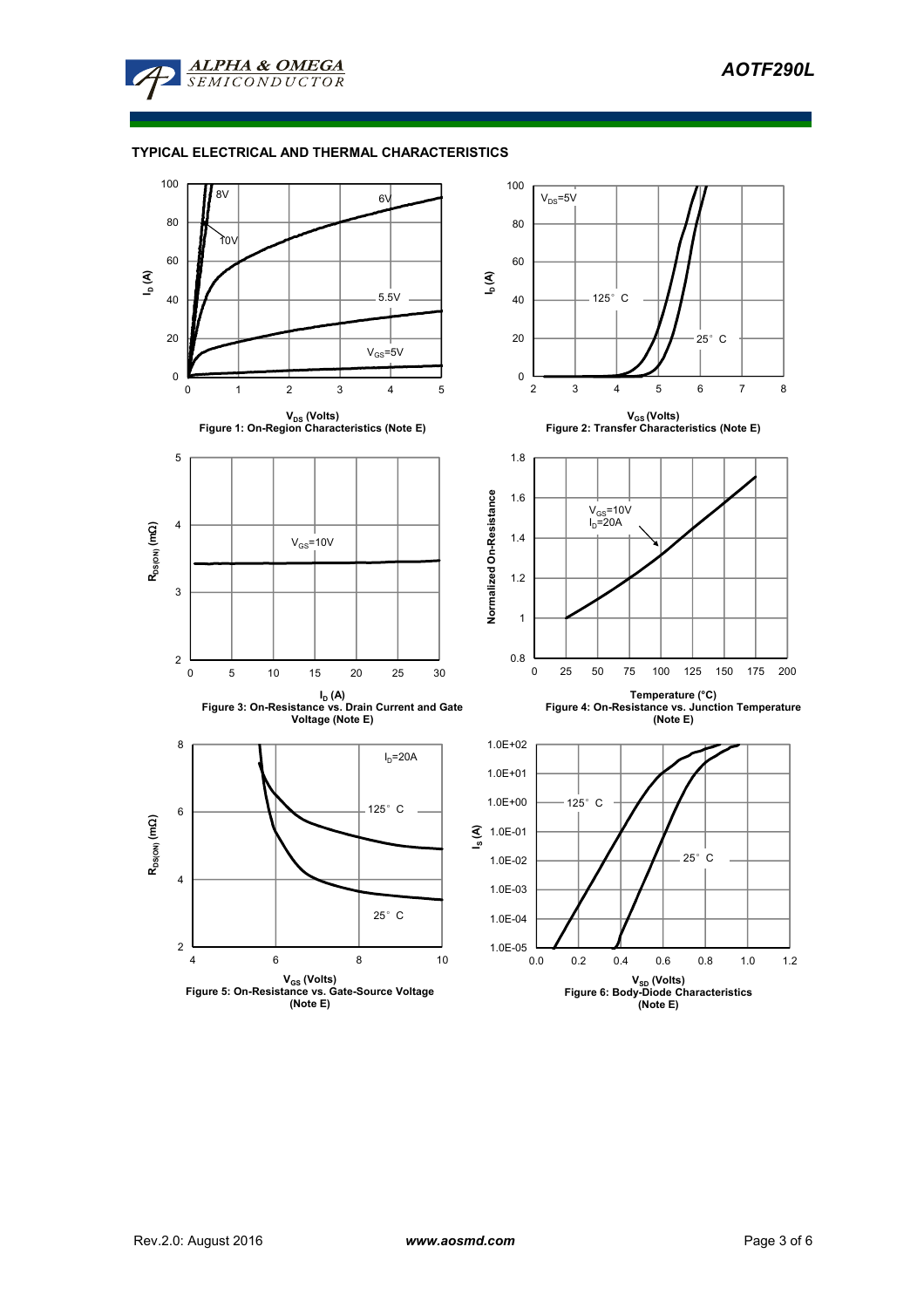

### **TYPICAL ELECTRICAL AND THERMAL CHARACTERISTICS**



**Pulse Width (s) Figure 11: Normalized Maximum Transient Thermal Impedance (Note F)**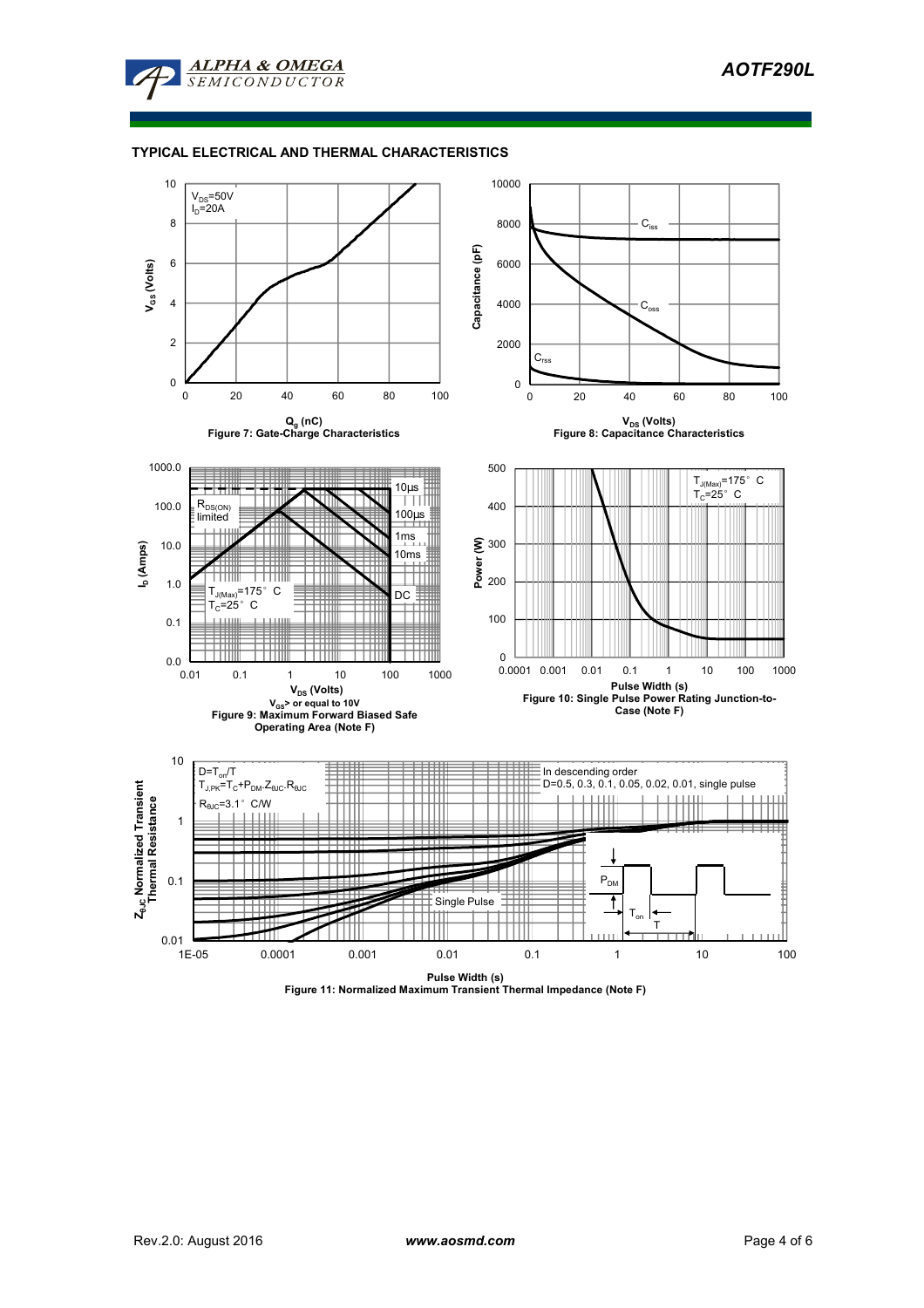

### **TYPICAL ELECTRICAL AND THERMAL CHARACTERISTICS**







**Pulse Width (s) Figure 15: Normalized Maximum Transient Thermal Impedance (Note H)**